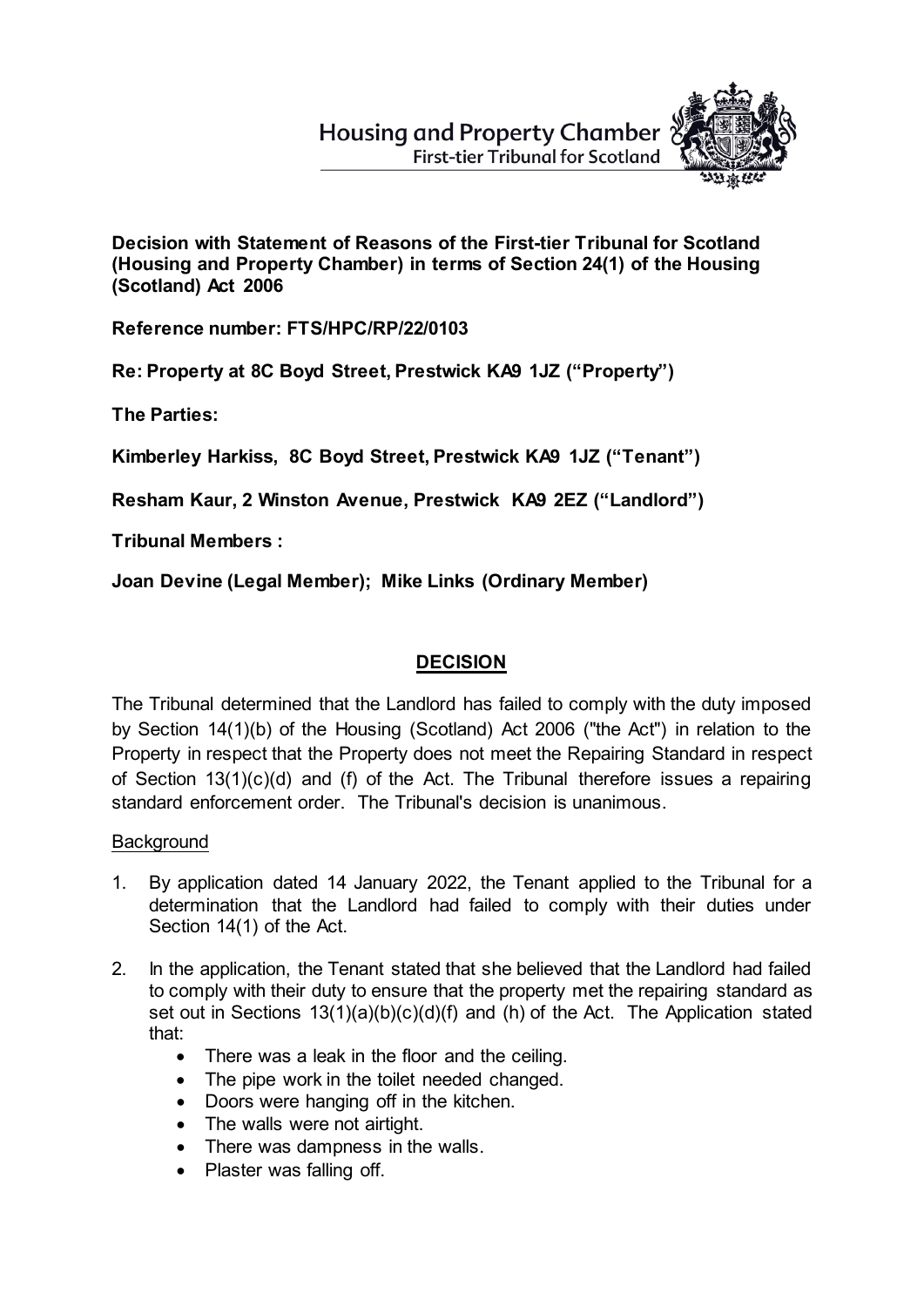- 3. The Application was referred to the Tribunal and an inspection and Hearing were fixed for 7 and 14 April 2022 respectively.
- 4. Prior to the Inspection the Landlord submitted a written representations in which they stated that the works had all been carried out aside from painting the ceiling.

#### The Inspection

5. The Tribunal inspected the Property on the morning of 7 April 2022. The weather conditions at the time of the inspection were clear and dry. The Tenant was present at the Property during the inspection as was the Landlord and her daughter Jasbir Uppal. The Property is a first floor flat within a 2 storey building. Following the Inspection the inspection summary with a schedule of photographs was issued to the Parties.

#### The Hearing

7. The Hearing took place on 14 April 2022 by conference call. The Tenant was in attendance. There was no appearance by the Landlord.

#### The Evidence

- 8. The evidence before the Tribunal consisted of:
	- 8.1 The Application completed by the Tenant
	- 8.2 Land Register report relating to the Property
	- 8.3 Screenshots of messages between the Tenant and the Landlord's daughter
	- 8.4 Photographs of the interior of the Property
	- 8.5 A letter from the Tenant's GP dated 23 November 2021
	- 8.6 The Tribunal's inspection of the Property
	- 8.7 The oral representations of the Tenant and the Landlord's daughter

#### Summary of the Issues

9. The issue to be determined was whether the Property meets the repairing standard as set out in Section 13 of the Act and whether the Landlord had complied with the duty imposed on them by Section 14(1)(b).

#### Findings in Fact

10. Tribunal made the following findings in fact: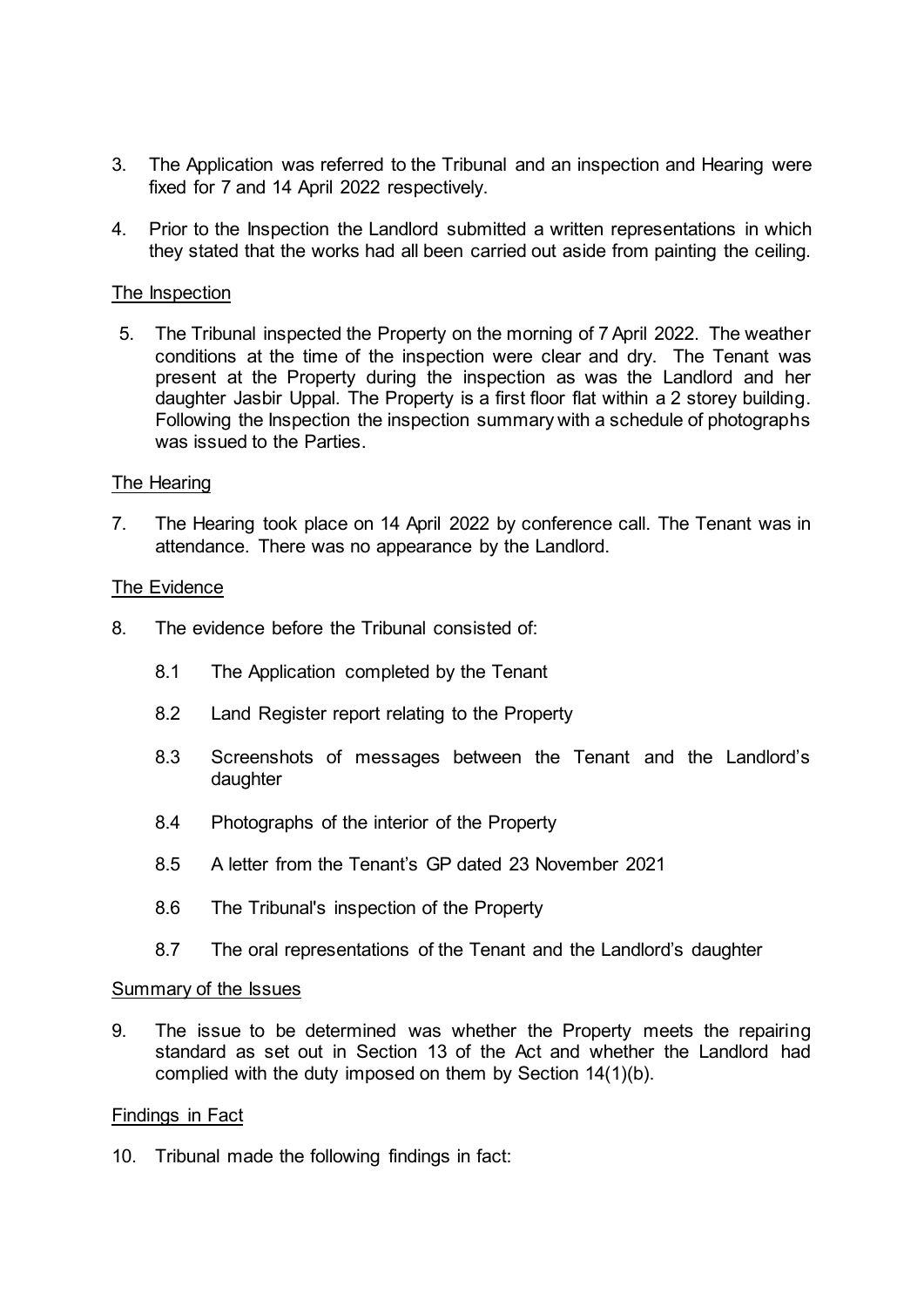- 10.1 The Tenant has lived in the Property since 30 March 2018.
- 10.2 The tenancy is a tenancy of a house let for human habitation, which does not fall within the exceptions set out in Section 12(1) of the Act. The provisions set out in Chapter 4 of the Act therefore apply.
- 10.3 The Tribunal in its inspection carefully checked the items which were the subject of the application. Inside the Property the Tribunal observed the following:
	- 10.3.1 The kitchen units and flooring had been renewed in the kitchen.
	- 10.3.2 "Wetwall" had been installed in the kitchen in part.
	- 10.3.3 Readings taken in the kitchen did not indicate dampness.
	- 10.3.4 The radiator in the kitchen had been removed from the wall but not reinstated.
	- 10.3.5 The ceiling in the living room had been painted.
	- 10.3.6 A gas fire was situated on the wall behind the couch.
	- 10.3.7 The tap on the wash hand basin in the toilet was loose and leaking.
	- 10.3.8 The smoke detector in the living room was operational when tested but was not interlinked.
	- 10.3.9 The CO detector in the kitchen was operational.
	- 10.3.10 There was no heat detector in the kitchen.
	- 10.3.11 The smoke alarm in the kitchen was not operational when tested.
	- 10.3.12 The smoke alarm in the hall was not operational when tested.
	- 10.3.13 A gas safety certificate dated 22 January 2022 was produced.
	- 10.3.14 There was no Electrical Installation Condition Report ("EICR") or Portable Appliances Testing ("PAT") certification available.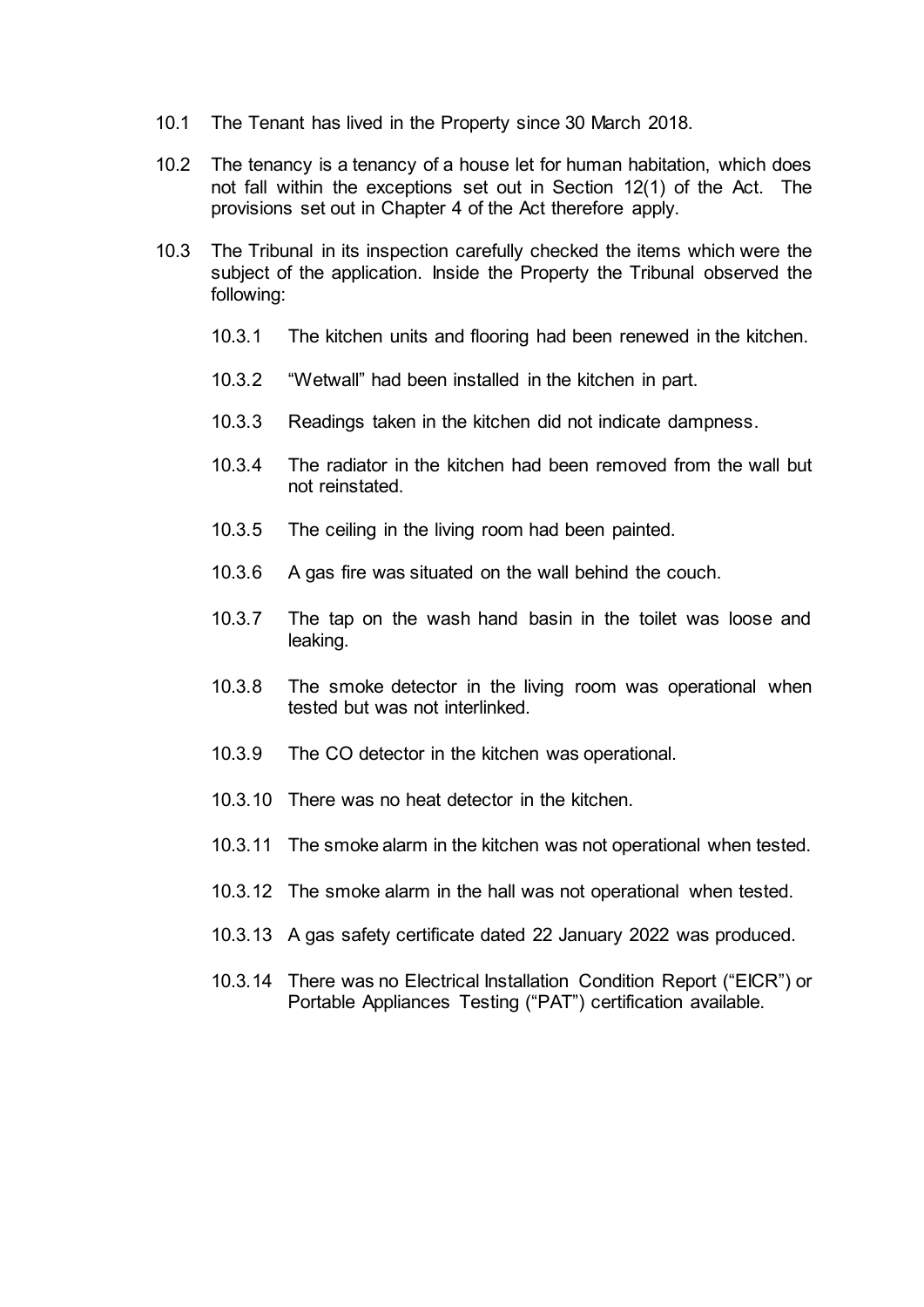#### Reasons for Decision

- 11. Following its inspection and the hearing, the Tribunal determined that the Property does not meet the repairing standard as required by Section 13(1) (c)(d) and (f) of the Act.
- 12. The Tribunal noted that whilst the units and flooring in the kitchen had been renewed, the radiator had been removed from the wall but not reinstated.
- 13. The Tenant told the Tribunal that the ceiling in the living room had been recently painted. The Tribunal noted an apparently redundant gas fire in the living room behind the couch. The Tenant told the Tribunal that she had never used it. The Tenant provided the Tribunal with a gas safety certificate dated 22 January 2022. She said that she did not have a EICR.
- 14. In the bathroom the Tribunal noted that the tap on the wash hand basis was loose. Areas of damp below the wash hand basin indicated that the tap was leaking.
- 15. The Tribunal observed that there was one smoke alarm in the hallway which was not operational. There was one smoke alarm in the living room which was operational but was not interlinked. There was an operational CO detector in the kitchen. There was no heat detector in the kitchen.
- 16. The provision of smoke and heat detectors in the Property does not comply with current statutory requirements for rented properties. The repairing standard includes a requirement under Section 13(1)(f) of the 2006 Act that the Property has satisfactory provision for detecting fires and for giving warning in the event of fire or suspected fire. In determining whether a property has satisfactory provision for detecting fires, and for giving warning in the event of fire or suspected fire, Section 13(5) of the Act states that regard is to be had to any building regulations or any guidance issued by the Scottish Ministers in these matters.
- 17. The current Scottish Government statutory guidance states that there should be at least:
	- one functioning smoke alarm in the room which is frequently used by the occupants for general daytime living purposes;
	- one functioning smoke alarm in every circulation space, such as hallways and landings;
	- one heat alarm in every kitchen; and
	- all alarms should be interlinked.
- 18. The Landlord should also be aware of the extension of the repairing standard to require the installation of carbon monoxide warning detectors from 1 December 2015.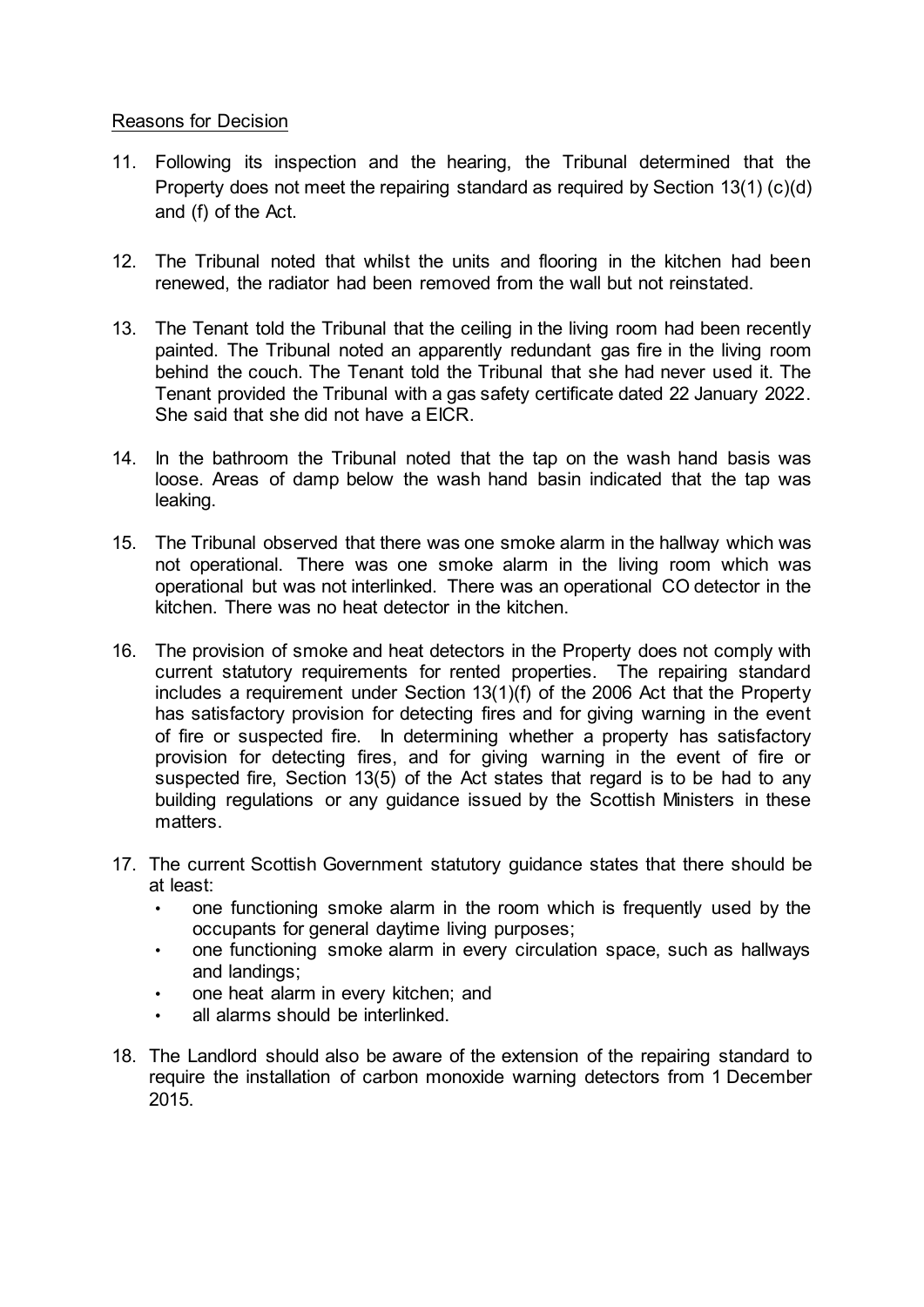#### **Decision**

- 19. The Tribunal determined that the Landlord has failed to comply with the duty imposed by Section 14(1)(b) of the Act, and in particular that the Landlord has failed to ensure that the Property meets the repairing standard in that the installations in the Property for the supply of water and for space heating are not in a reasonable state of repair and in proper working order; the fixtures, fittings and appliances provided by the Landlord under the tenancy are not in a reasonable state of repair and in proper working order and the Property does not have satisfactory provision for detecting fires and for giving warning in the event of fire or suspected fire.
- 20. The Tribunal therefore makes a repairing standard enforcement order as required by Section 24(2) of the Act.

#### **Right of Appeal**

**In terms of Section 46 of the Tribunal (Scotland) Act 2014, a party aggrieved by the decision of the Tribunal may appeal to the Upper Tribunal for Scotland on a point of law only. Before an appeal can be made to the Upper Tribunal, the party must first seek permission to appeal from the First-tier Tribunal. That party must seek permission to appeal within 30 days of the date the decision was sent to them.**

# J Devine

**14 April 2022**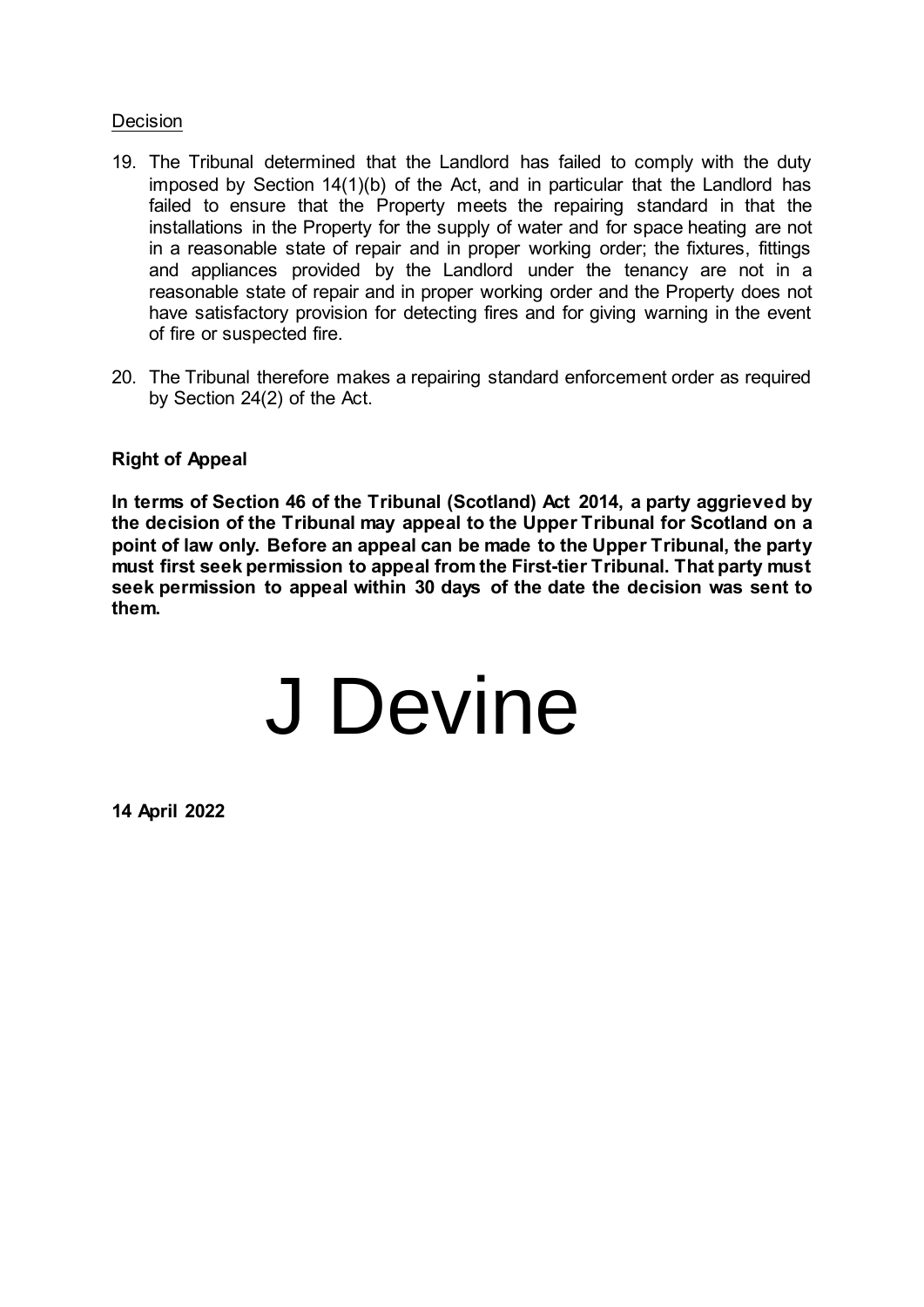**Housing and Property Chamber First-tier Tribunal for Scotland** 



First-tier Tribunal for Scotland (Housing and Property Chamber)

Repairing Standard Enforcement Order: Housing (Scotland) Act 2006 Section  $24(2)$ 

Reference number: FTS/HPC/RP/22/0103

Re: Property at 8C Boyd Street, Prestwick KA9 1JZ ("Property")

**The Parties:** 

Kimberley Harkiss, 8C Boyd Street, Prestwick KA9 1JZ ("Tenant")

Resham Kaur, 2 Winston Avenue, Prestwick KA9 2EZ ("Landlord")

**Tribunal Members:** 

Joan Devine (Legal Member); Mike Links (Ordinary Member)

**NOTICE TO: Resham Kaur ("the Landlord")** 

Whereas in terms of its decision dated 14 April 2022, the Tribunal determined that the Landlord had failed to comply with the duty imposed on them by Section 14(1)(b) of the Housing (Scotland) Act 2006, and in particular that the Landlord has failed to ensure that the Property meets the repairing standard in that the installations in the Property for the supply of water and for space heating are not in a reasonable state of repair and in proper working order and the Property does not have satisfactory provision for detecting fires and for giving warning in the event of fire or suspected fire.

The Tribunal now requires the Landlord to carry out such works as are necessary for the purpose of ensuring that the Property meets the repairing standard and that any damage caused by the carrying out of any work in terms of this order is made good before the date specified in this order.

In particular the Tribunal requires the Landlord to:

- Appoint a certified gas engineer to remove the gas fire in the living room 1. and cap the gas supply thereto.
- Appoint a suitably qualified heating engineer to reinstate the radiator in  $2.$ the kitchen.
- Appoint a suitably qualified plumber to repair the tap in the wash hand  $3.$ hasin in the bathroom.